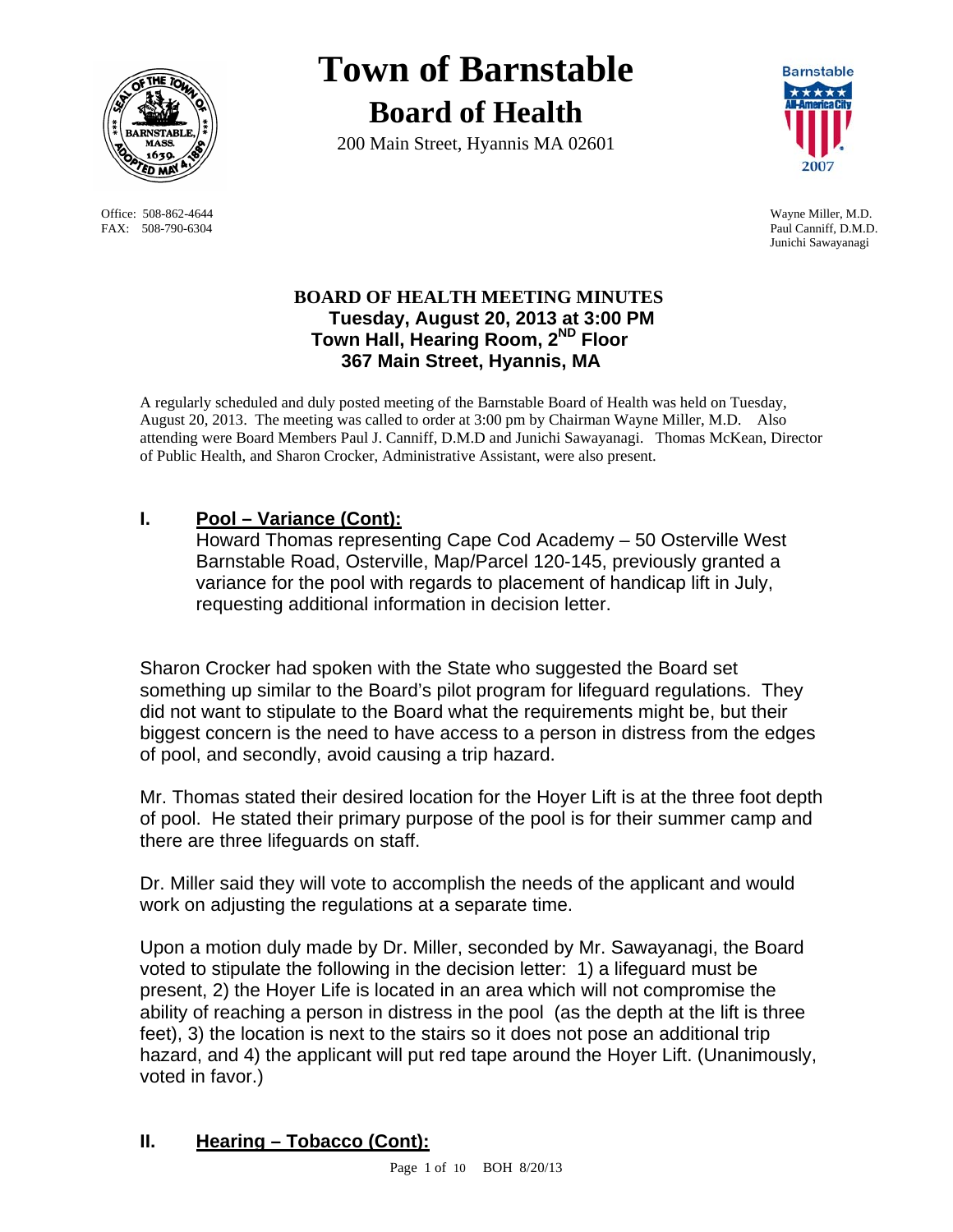Tobacco violations as reported by Bob Collette of Barnstable County Tobacco Control.

## First Offenses, tobacco products sold to a minor on 6/21/13.

A. Hess, 804 Main St, Osterville.

Alletta, Manager, was present and said she took over the store two weeks ago. At that time, she re-trained each employee of the procedure of tobacco sales.

Upon a motion duly made by Dr. Canniff, seconded by Mr. Sawayanagi, the Board voted to issue a warning for this first offense. (Unanimously, voted in favor.)

B. Sam's Food, 4738 Falmouth Road, Cotuit.

Mohammad Alid said he spoke with the employees again and stressed the importance of following the tobacco regulations. They do have a book and formal training on this.

Upon a motion duly made by Dr. Miller, seconded by Mr. Sawayanagi, the Board voted to issue a warning for this first offense. (Unanimously, voted in favor.)

C. Tedeschi's, 696 Yarmouth Road, Hyannis.

James Swindler, franchise owner, apologized for missing the prior meeting as his interoffice mail was misrouted. He has owned the store for five years and the employees have training and have a manual which each employee must sign off on. Also Tedeschi's has their registers designed to prompt the birthday request after scanning any tobacco product. The clerk had cut the corners at this point.

Upon a motion duly made by Dr. Canniff, seconded by Mr. Sawayanagi, the Board voted to issue a warning for this first offense. (Unanimously, voted in favor.)

## **III. Hearing – Craigville Motel:**

Dave Paananen, West Barnstable Fire Department, outstanding fire code violations.

Dave Paananen said he had been at the motel July  $2^{nd}$ . He found a smoke detector not interconnected to the others in Room 17, the fire extinguishers on the back side of motel were not up-to-date with inspections, and pesticide storage was found in with the cleaning products. Also, he did not have a current report from the alarm company. Today, he received the report and one of the items noted was that a heat detector needs to be replaced and it'll be done within 30 days. The alarm company had done the report August  $12<sup>th</sup>$ . As this was a scheduled inspection, and he ran into a number of items, he instructed them to fix the items and schedule another inspection. They have not set up an appointment with him yet.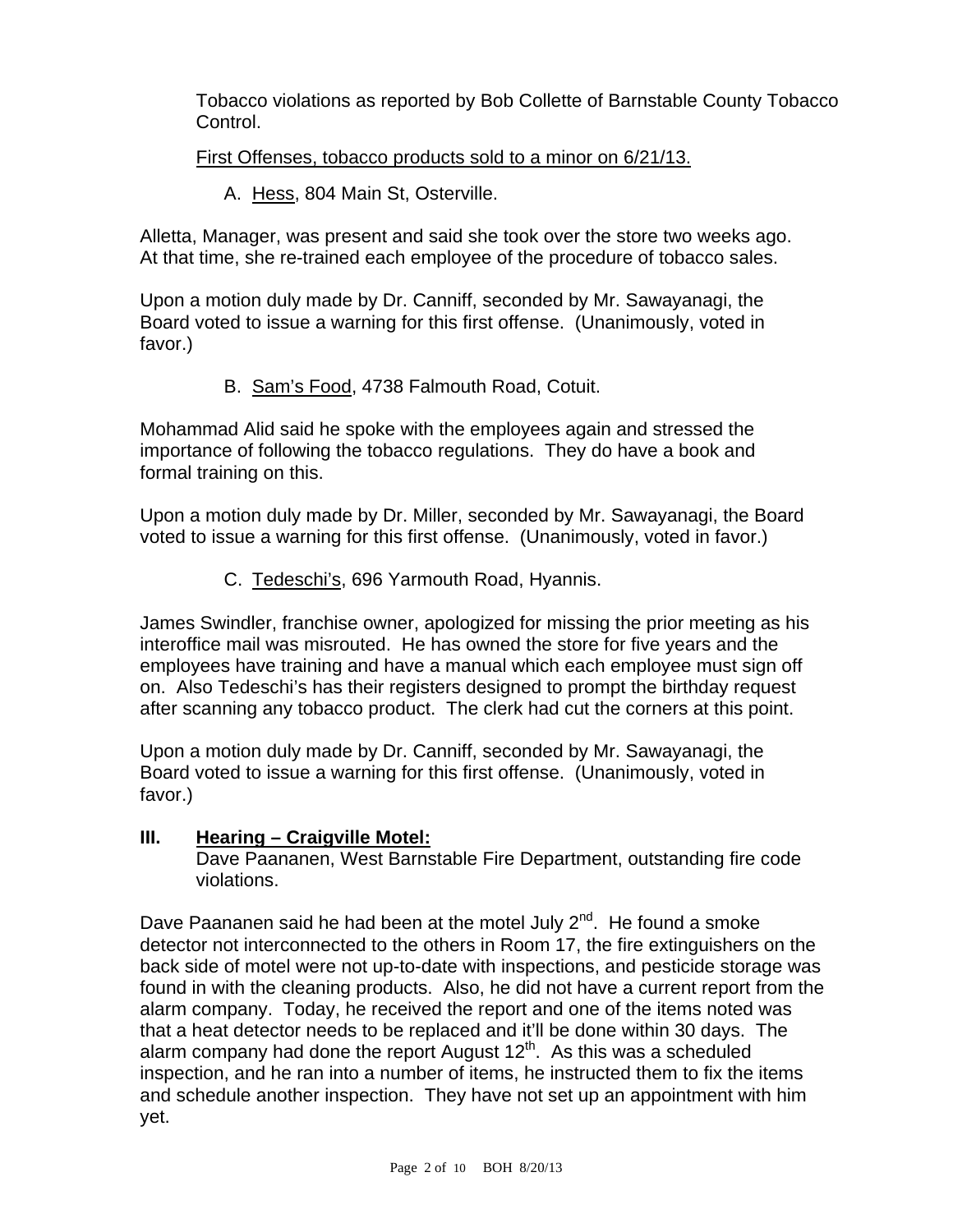Tara Patel, owner, said she had a fire inspection while David was on vacation and everything is all set with the exception of the smoke detector which required a special part ordered. It will take 5-7 days and she will have it inspected as soon as they get it in.

Mr. McKean said the Health Division Inspector was out there 1  $\frac{1}{2}$  months ago on a complaint but the tenant was not home and they could not get in. Ms. Patel said the complaint was regarding the bathroom light. Mr. McKean said the Health Division receives receives complaints of this establishment at least twice a year.

The Board was trying to assess whether the situation is getting better or whether the establishment should be closed.

Tara Patel explained that she no longer has the situation where the elderly who should be in nursing homes are living there. She also had to process five evictions which are lengthy and costly. She believes the situation is much improved.

The Board emphasized that they would like all the issues resolved by the October 2013 Board meeting.

### **IV. Septic Variance (Cont):**

A. Stephen Wilson representing Wolfram Vedder, and Wolfram Vedder, Trs, WVDV Island Avenue Realty Trust, owners – 119 and 129 Island Avenue, Hyannis, Map/Parcels 265-018-001 and -265-018-002, 0.99 acres (total both parcels), house renovation and addition, easement for septic.

Theodore Schilling, Attorney, for the owners. The property has been there since 1919. They had thought of tearing down the house which is built into the bank but decided it would have a detriment to the bank and both properties to either side. With the limitations established after Katrina, FEMA limits them to no greater than 50% of value in improvements; otherwise, they will be required to raise the property up 16 feet.

Mr. Schilling said the owner has agreed to put both the properties in the same name and keeping them as individual lots. He proposed to have a deed restriction on #129 and a notice stipulating that an easement for the septic or an alternative will be handled if the lots are sold separately. The intent of the owner is not to sell the lots.

Upon a motion duly made by Dr. Canniff, seconded by Dr. Miller, the Board voted to grant the acceptance of the septic leaching system to be located on #119 with the following conditions: 1) a three bedroom deed restriction will be recorded with the Barnstable County Registry of Deeds for # 129 Island Avenue, 2) an official copy of the deed restriction will be submitted to the Public Health Division, 3) a notice will be recorded on both properties (# 119 and # 129) which states if the properties are ever sold separately, there will be a proper provision to the lots which acknowledge an easement allowing #129's leaching system to be located on #119, unless they move it to a proper location. (Unanimously, voted in favor.)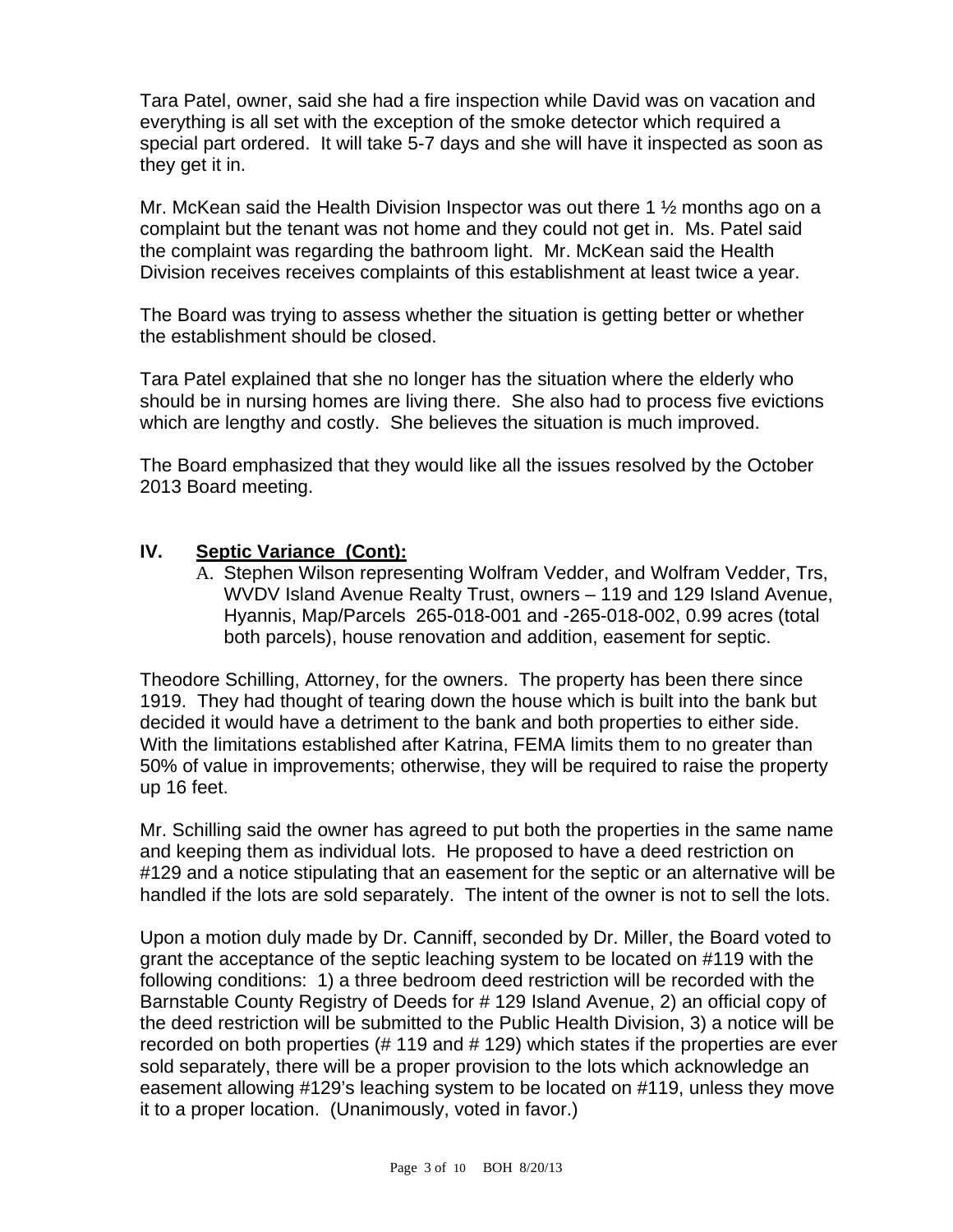B. Brad Hall, Sweetser Engineering, representing 24 Bay Rd Cotuit, LLC, owner – 24 Bay Road, Cotuit, Map/Parcel 020-118, 22,780 square feet parcel, house renovations, multiple variances, failed septic system.

Mr. Robin Wilcox was present for the owner. He has reduced the system from a five bedroom to a three bedroom system and submitted a proposed floor plan for three bedrooms. Mr. Wilcox said there are no water table issues. The elevation will be 20 feet to the bottom of the system.

Upon a motion duly made by Dr. Canniff, seconded by Mr. Sawayanagi, the Board voted to grant the variances with the following conditions: 1) a three bedroom deed restriction will be recorded at the Barnstable County Registry of Deeds, 2) an official copy of the deed restriction will be submitted to the Public Health Division, and 3) the floor plan will be renovated in accordance with the three bedroom floor plan dated 5/25/13 (Exhibit A). (Unanimously, voted in favor.)

C. David Coughanowr representing Bruce Waluck, potential buyer, and Audrey Loughnane, owner – 22 Burning Tree Lane, West Barnstable, Map/Parcel 136-025, 35,199 square feet parcel, new construction, variances requested.

David Coughanowr was present. The Board reviewed the plan and stated the existing well will be abandoned for potable use. It may remain, if desired, for irrigation use. A new well will be placed in the southwest corner of the lot.

The pool house was discussed. It will be a single, unheated room (so it will not be used as a bedroom) with the possibility of a bathroom being installed later. The bathroom will need to be connected to the main septic as the distance required around a pool will not allow a second system. David Coughanowr said he will adjust the plan for the potential of this. The adjustment may require the tank to be dropped down a bit. He will have to review it.

Upon a motion duly made by Dr. Canniff, seconded by Mr. Sawayanagi, the Board voted to grant the variances with the following conditions: 1) existing well will be abandoned for potable use, 2) a new well will be placed in the southwest corner of lot, 3) the pool house will be a single, unheated room (no bedroom) with the possibility of having a bathroom installed, 4) a revised plan will be submitted with a revised elevation, if necessary, for the future plans of a bathroom in pool house, 5) a three bedroom deed restriction will be recorded at the Barnstable County Registry of Deeds, 6) an official copy of the deed restriction will be submitted to the Public Health Division, 7) the reference to using the existing tank will be removed from the plan, and 8) a five-foot opening will be made into the study. (Unanimously, voted in favor.)

## **V. Septic Variance – New:**

A. Stephen Wilson, Baxter Nye Engineering, representing Raymond Kwasnick, Trustee – 346 Holly Point Road (and 5 Vine Road), Centerville,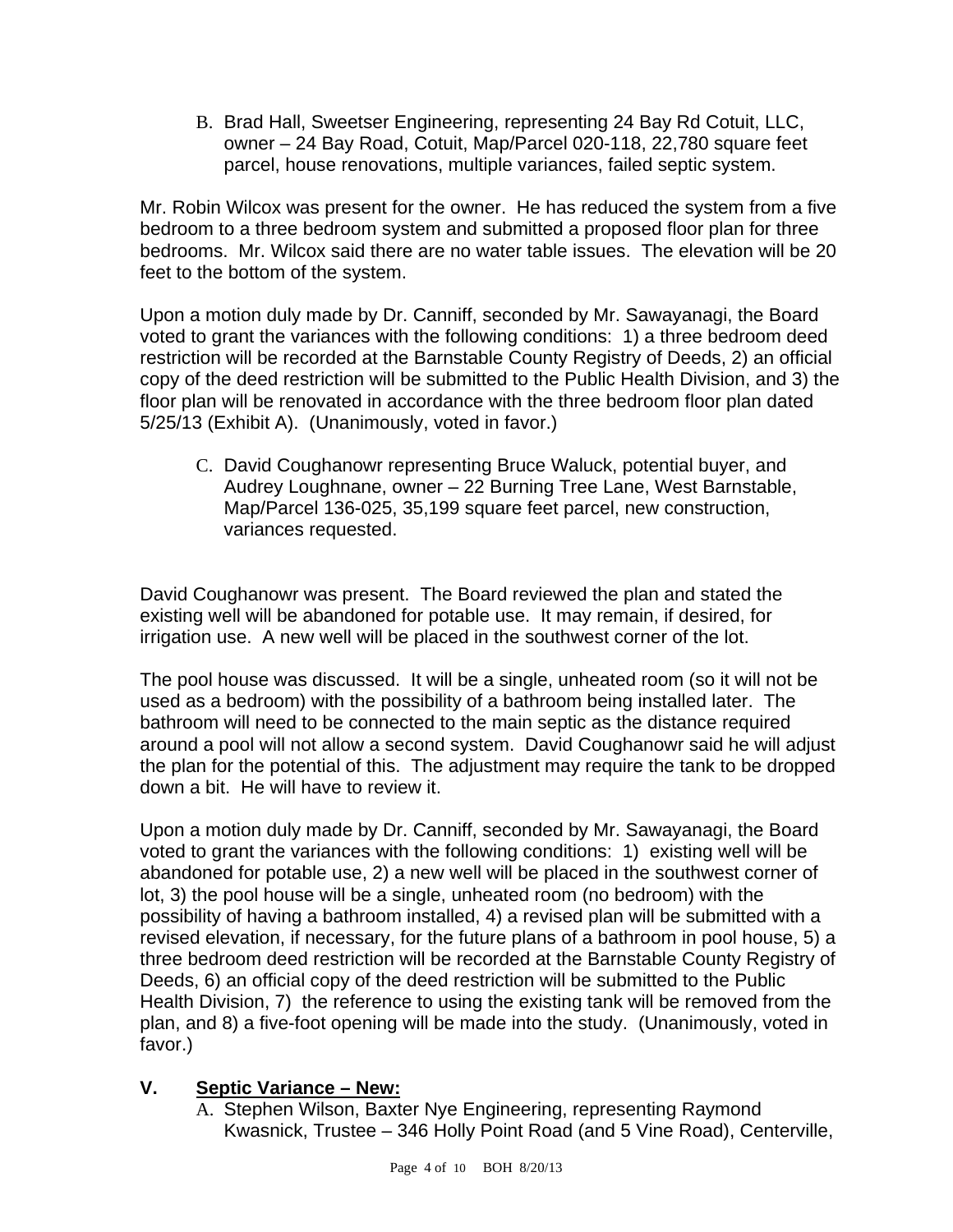Map/Parcel 232-024 (and merged parcel 232-072), total of 40,994 square feet parcel, failed system, multiple variances requested.

Stephen Wilson presented the septic plan requesting the use of cultec leaching chambers. He expressed that it is a very tight lot and difficult to get excavating equipment to it.

Mr. McKean said the staff comments were that the current permit allows for three bedrooms and there are two additional (unmarked) rooms in the basement. This needs to be resolved. The main discussion centered around the new regulations for I/A systems requiring reserve areas, etc.

Dr. Miller said the new requirements do say that as long as it is a conventional size system it will not require a deed restriction and Steve is not looking to increase the flow from the three bedroom system. Dr. Miller said the proposed is a great improvement over what is in the ground.

The Board has not had the opportunity to review the recent state approval letter for the new I/A systems and would like to go through it more to understand why a repair would require a reserve now.

Mr. Wilson said a building permit has been obtained to remove the two bedrooms in the basement. He was not opposed to a continuation to allow more discussion with Brian Dudley, MA DEP and suggested a possible site visit to see the constraints of the lot.

Mr. McKean said the term "reserve area" is not mentioned in the approval letter. It says the applicant must show where a new system would be located if the proposed system fails.

Upon a motion duly made by Mr. Sawayanagi, seconded by Dr. Canniff, the Board voted to continue to the September 10, 2013 Board meeting and Stephen Wilson will speak with Brian Dudley. (Unanimously, voted in favor.)

B. Dan Ojala, Down Cape Engineering, representing Sheldon Stewart, Trustee – 602 Shootflying Hill Road, Centerville, Map/Parcel 193-035, 30,927 square feet parcel, failed system, request for multiple variances.

Dan Ojala presented the plan to the Board. The owner has been pumping the system since Spring and is anxious to put a new system in. The percolation test has been completed and Conservation has approved the plan. It is in a sensitive area on the lake and he has chosen an I/A Presby Sand Filter System for remedial use approval. It will be mounded up three feet and is a much improved system. Dan is proposing a three bedroom deed restriction to address the two other rooms which will not be used as bedrooms.

Mr. McKean said the staff had a number of comments. The State approval letter says that you can not combine a plan with variances in a reduction of the size of the SAS along with a variance to groundwater.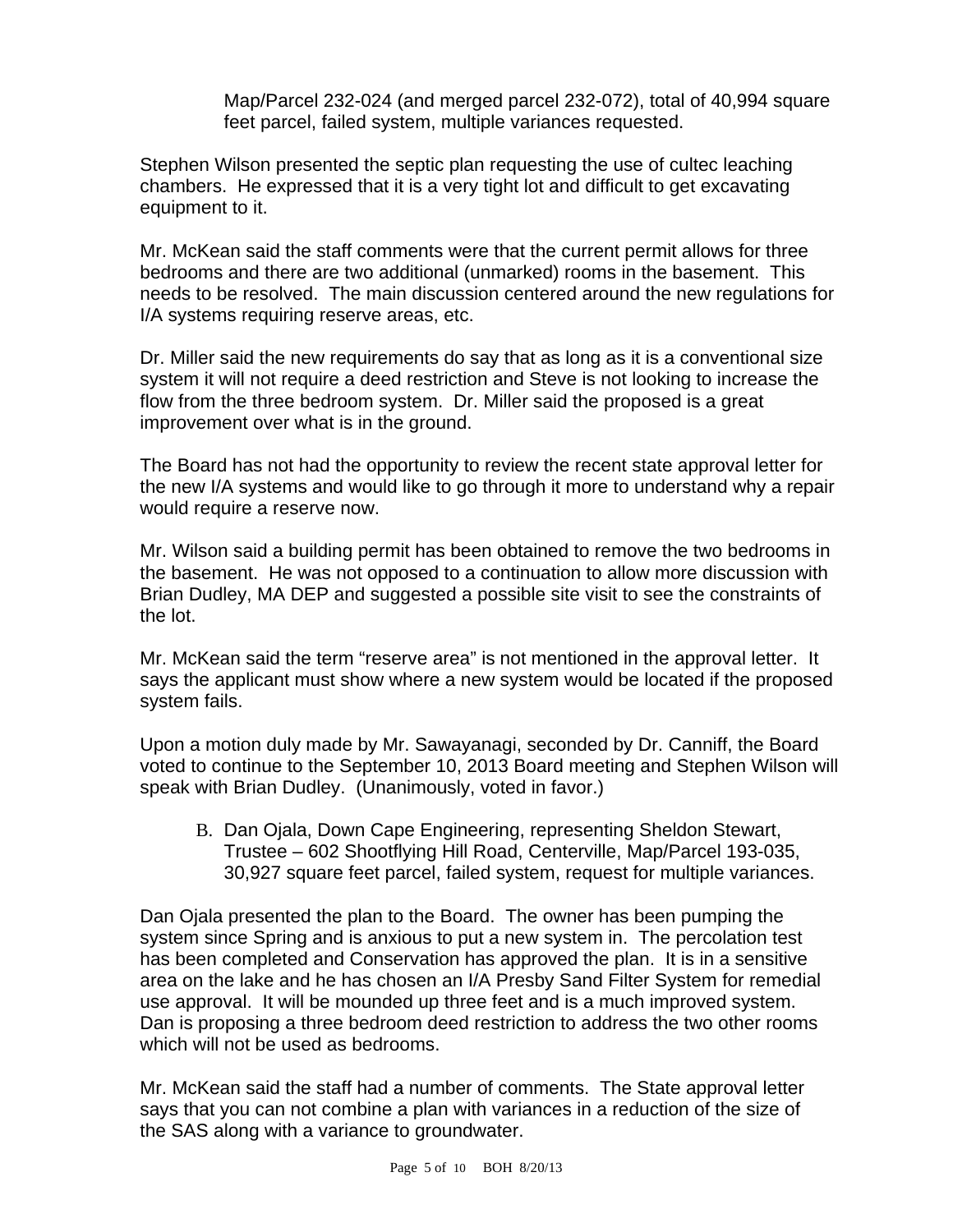Mr. Ojala said it is his understanding that as long as it doesn't go down to a 40% reduction (his is 50%), then the groundwater variance was allowed.

Dr. Miller read where it states any reduction at all in the leaching area shall not be combined with a groundwater variance.

The new I/A regulations require a 23 page review process and pose a number of questions including reserve area criteria which the Board and Mr. Ojala will speak to Brian Dudley, MA DEP, for clarification.

Dr. Canniff asked what the cost is to run the system. Mr. Ojala said the Presby is a nice system which requires very little O&M needed, roughly the cost of running a hair dryer.

Upon a motion duly made by Dr. Miller, seconded by Mr. Sawayanagi, the Board voted to continue to the September 10, 2013 Board meeting. (Unanimously, voted in favor.)

### **VI. Monitoring Plan:**

Peter McEntee, Engineering Works, Inc. representing Dorothy Stahley – 44 Percival Drive, West Barnstable, Map/Parcel 111-059, 36,386 square feet parcel, house addition, innovative alternative system, general use.

Peter McEntee said the owner has been granted a special permit from the Zoning Board of Appeals for an apartment at her dwelling which would increase the flow from 3 bedrooms to 4 bedrooms. He is proposing an I/A system for general use with quarterly monitoring for the first year and twice a year thereafter. Mr. McEntee said the preliminary figures associated with the O&M monitoring plan is \$2,000/yr.

Mr. McKean said the standard for Board has used for the I/A monitoring plans has been monitoring done quarterly for the first two years, then a review can be requested after that to reduce it.

Dr. Miller stated the monitoring guidelines were developed when most of the I/A systems were under conditional use rather than general use. With general use, he feels the technology has met the performance standards of the State and it may be reasonable to establish reduced monitoring for the systems under general use.

The Board determined it would require quarterly monitoring for the first year and, provided all the parameters fall within the standards, they may reduce it to twice/year monitoring thereafter.

Dr. Canniff noted that seasonal use properties would change the results. This property is a year-round dwelling.

Upon a motion duly made by Mr. Sawayanagi, seconded by Dr. Canniff, the Board voted to grant the plan with quarterly monitoring for the first year and if the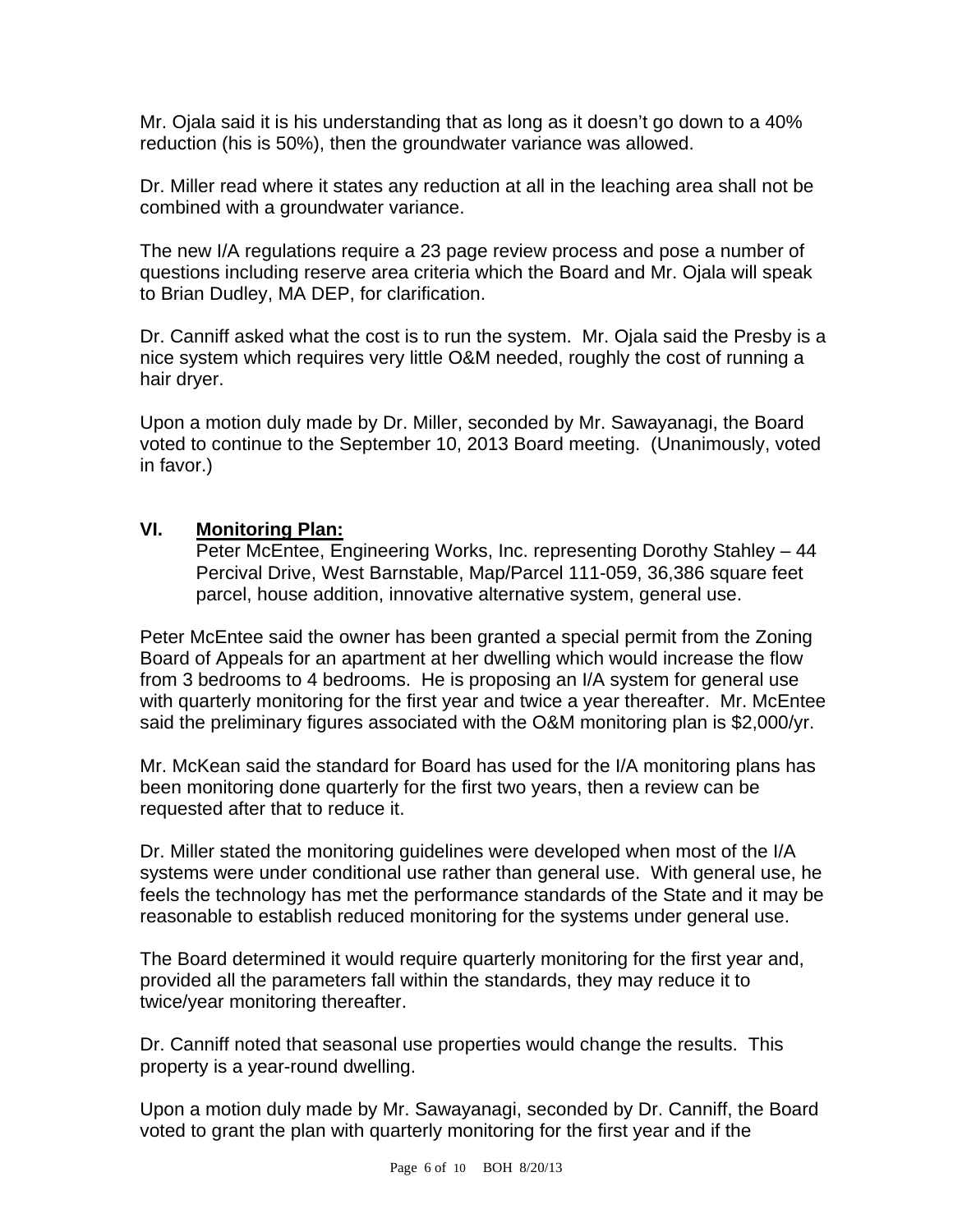parameters are all within acceptable limits, they may reduce the monitoring to twice a year thereafter. If any parameters are outside the standards, the applicant must come back to the Board for review. (Unanimously, voted in favor.)

## **VII. Subdivision#819 (Definitive Plan):**

Dan Ojala, Down Cape Engineering representing Maki Realty Trust, owner, Definitive Plans at 781 Oak Street, West Barnstable, Map/ Parcel 215-014- 003, 6.95 acres, three lots, private wells and on-site sewage disposal systems, not in GP District.

Dan Ojala said it is a division into three two-acre lots with a master well and septic plans.

Mr. McKean said that along with the master well and septic plans, the standard requirements included in the approval letter are that there will be no burying of stumps or brush, and for grassy landscaped areas, a minimum of four feet of loam will be used.

Upon a motion duly made by Dr. Miller, seconded by Dr. Canniff, the Board voted to grant the subdivision definitive plan. (Unanimously, voted in favor.)

### **VIII. Food Variance (Cont):**

Continue to **A. Terri Perry, owner of Café Crumb – 846 Main Street, Osterville,** September 10, 2013 requesting a grease trap variance with a revised menu (continued).

> B. Stephen Hayes, Attorney, representing Jorge Montero, LLC, owner of Vista de Mare Diner (formerly Caffe E Dolci) – 430 Main Street, Hyannis, grease trap variance (continued).

Attorney Stephen Hayes and the property owner, Thomas George were present. Mr. George said he left a deposit off at Baxter Nye Engineering and they will do the plan for the grease trap connection as soon as possible.

Dr. Miller said he was glad to see it moving forward and would like to see it finished by the October 8 meeting. Mr. George said he will contact Baxter Nye Engineering to inform them.

Upon a motion duly made by Dr. Miller, seconded by Mr. Sawayanagi, the Board voted to continue the item until the October 8, 2013 meeting. (Unanimously, voted in favor.)

C. Chandler Bosworth, Bosworth Associates, representing Enrique Valdovinas, owner of Mi Pueblo, 459-B Main Street, Hyannis, grease trap variance (continued).

Chandler Bosworth said he has had a couple meetings with Roger Parsons and has spoken with Tom McKean. He has his grease trap installer secured along with a plumber. The grease trap installer is handling the engineering. He spoke with Roger Parsons and the installation will take place in early October so it won't disrupt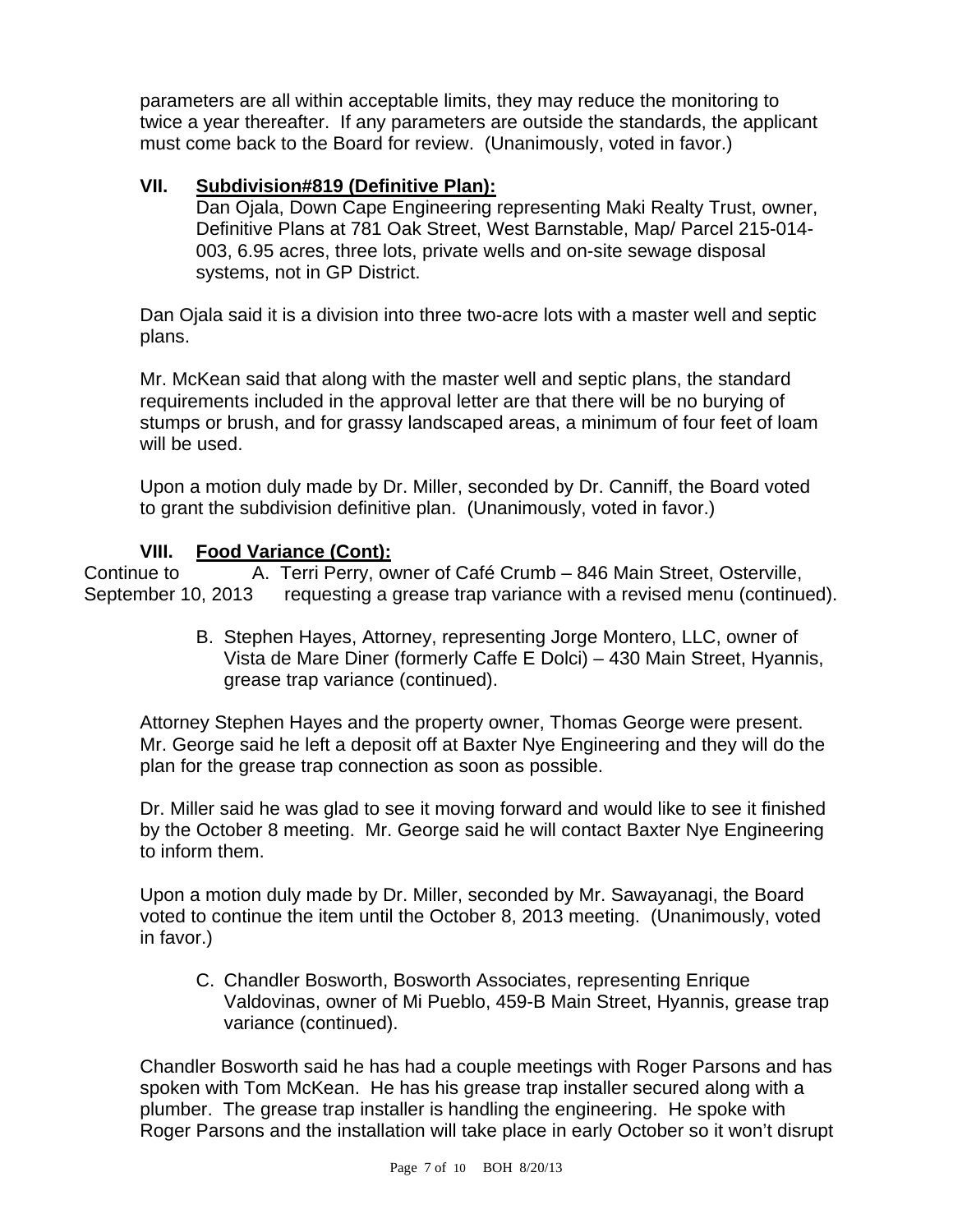Embargo's parking or his own during the busy season. He is close to deciding which of his two options he will take: tying into an existing grease trap at Embargo's or doing an independent one but either way, it'll be done in the beginning of October.

Upon a motion duly made by Dr. Miller, seconded by Dr. Canniff, the Board voted to grant an extension to October. If the digging for the grease trap has not commenced by the October  $8<sup>th</sup>$  meeting, the applicant is to return to the Board with the status. (Unanimously, voted in favor.)

## **IX. Food Variance (New):**

A. Peter Goulet, Morning Glory Café – 211 Route 149, Marstons Mills, grease trap variance, seating for 8.

Peter Goulet, owner of Morning Glory Café, was present and is requesting a grease trap variance.

Mr. McKean stated the a letter dated 2003 stated no cooking or grilling of food allowed on the premises and if the business is sold or transferred, both the licensee and the owners of the property, Craig Larson and John Falacci, have the obligation to notify potential purchases that these conditions apply.

Currently the food establishment has a 30 gallon grease trap which Mr. Goulet assured the Board that he is monitoring and cleaning. Mr. Goulet said he has two handicap bathrooms available to the rear of the building and he did have the landlord install a door up front so people can enter the hall and access the bathroom.

Dr. Miller said they need a grease trap because they are in the groundwater protection zone. He said the grease trap is most important and with that installed, the bathroom variance can be addressed later.

The whole building is permitted for 440 gallons/day. The building has a twobedroom apartment upstairs so the allowable septic flow for the food establishment would only allow three seats. The engineer wrote a letter calculating the use for the building but based it on 572 gallons/day and the permit only allows for 440 gallons.

For the regular menu (not being fast food), the regulations are based on 35/gal/seat. Therefore, only three seats are available unless the use for the office in the building or the apartment uses changes.

Dr. Miller asked Tom McKean if he would be comfortable with a trapzilla grease trap at this location. The Board informed the applicant that the Barnstable Market by the Courthouse has one and he might speak with them and determine whether it would be less expensive for him.

Mr. Goulet mentioned a number of his patrons are elderly and would appreciate a place to sit while waiting. The Board said he can add a bench and take out the excess seats, leaving a table and three seats. The outside seats may exist without a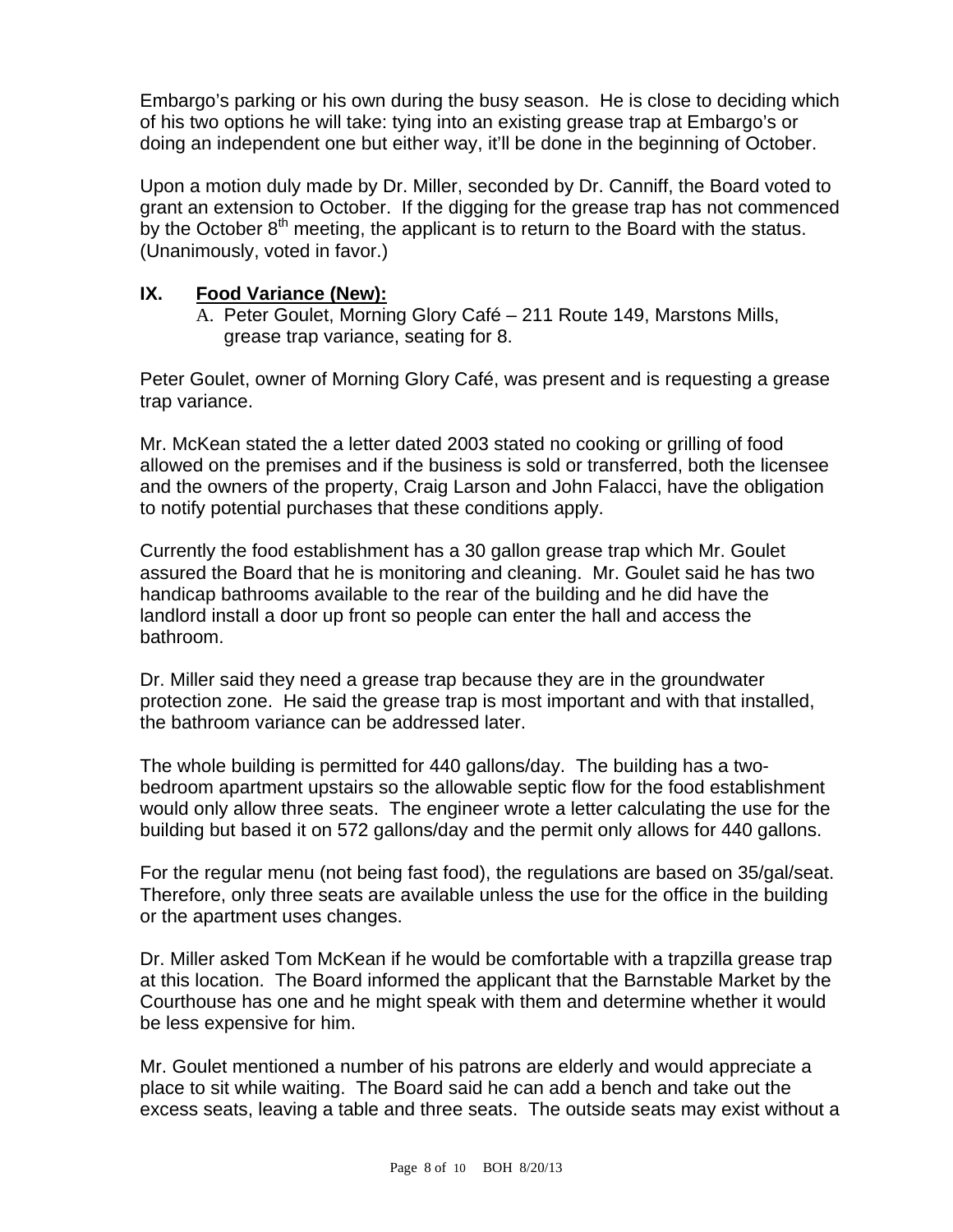table there so people can wait. They recommended visiting Nirvana in Barnstable to see how they are set up.

Mr. Sawayanagi said there are ways to reduce the grease in the meantime. Mr. Goulet will adjust his ingredients and will use only pre-cooked chicken or deli chicken for now. He'll buy pre-cooked bacon, as well.

Upon a motion duly made by Dr. Miller, seconded by Mr. Sawayanagi, the Board voted to continue this to the October 8, 2013 meeting with the condition that (1) the owner develop a revised menu to reduce the grease level until the October 8 meeting then will discuss whether a trapzilla will be installed or revise the menu permanently, and (2) reduce the seating to three seats and will allow waiting benches for the customers. (Unanimously, voted in favor.)

B. Carol Cronin, owner of Cape Cod Chocolatier – 1600 Falmouth Road, Unit# 12 (formerly Unit# 7 & 8), Centerville, toilet facility variance, no seating.

Carol Cronin said the toilet facilities are just for the employees and there are no more than three employees at one time.

Mr. McKean said the staff has no issues with it.

Upon a motion duly made by Dr. Canniff, seconded by Mr. Sawayanagi, the Board voted to grant the variance with the condition there will not be any seating. (Unanimously, voted in favor.)

### **X. Food – Temp:**

Amanda Converse representing "Love Local Fest". This event will be held on Sunday, August 25, and Sunday September 29, 2013 at 11 am -7 pm.

Amanda Converse was present and said the event will be three times a year.

Mr. McKean said the only concern the staff had was the vendor, The Wicked Quahog, out of Falmouth. Mr. McKean said he spoke with Dan Sawyer in Falmouth and received word the commercial kitchen is fully approved by the Falmouth Board of Health. The staff had no objections to the event.

Upon a motion duly made by Dr. Miller, seconded by Mr. Sawayanagi, the Board voted to grant the temporary event a food permit for three times/year. (Unanimously, voted in favor.)

### **XI. Old / New Business:**

A. Approval of the Minutes: May 14, 2013.

Upon a motion duly made by Mr. Sawayanagi, seconded by Dr. Miller, the Board voted to adopt the minutes. (Unanimously, voted in favor.)